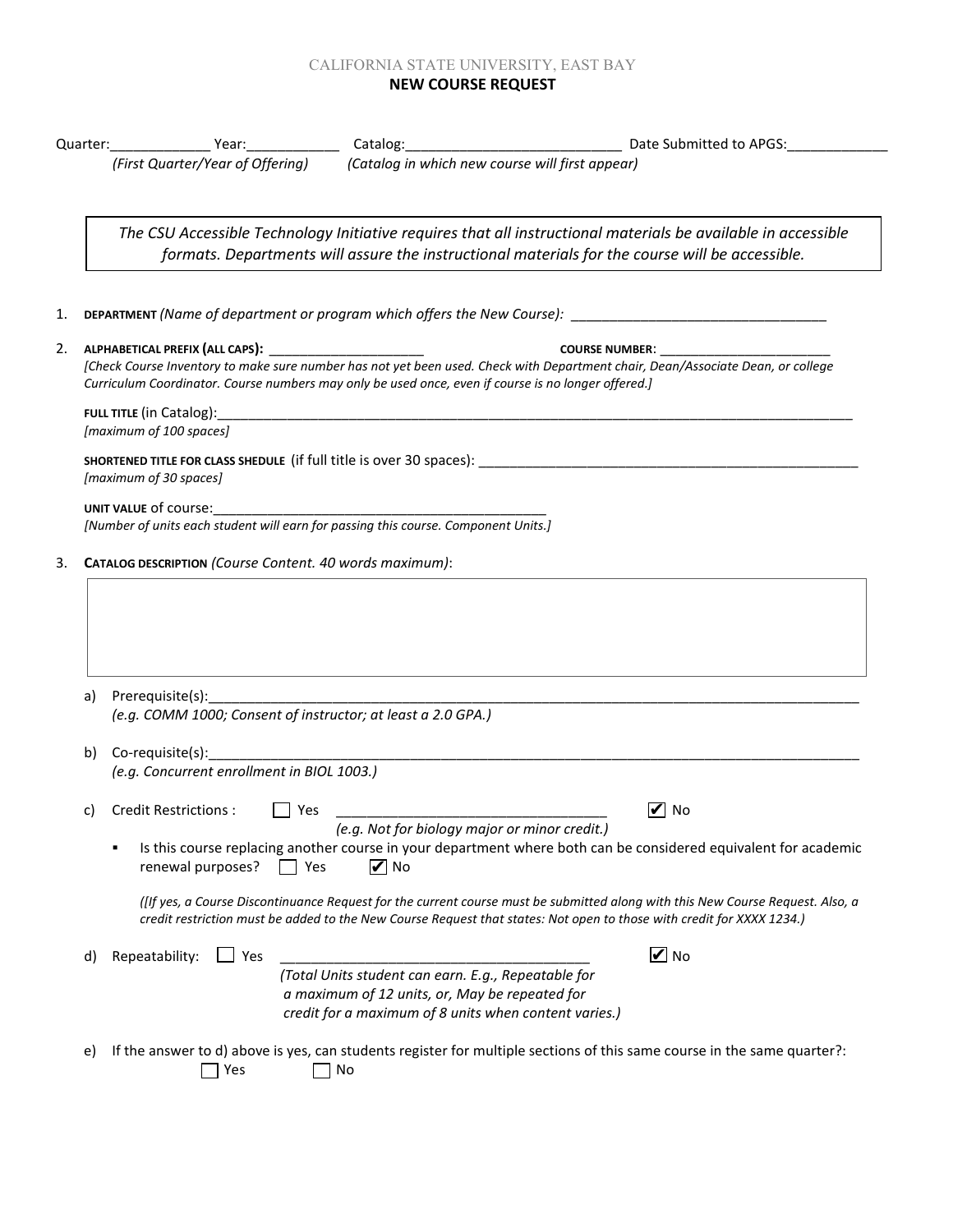- f) Cross-listing:  $\Box$  Yes **⊘**No
	- If yes, list primary and secondary departments. Primary: \_\_\_\_\_\_\_\_\_\_\_\_\_\_\_\_\_\_\_\_\_\_\_ Secondary: *(A New Course Request must be submitted for each of the two departments. Cross-listed courses are those that are identical, except for the course prefix.)*
- g) Dual-listing:  $\Box$  Yes **⊘**No
	- *(If yes, list the upper-division course number and title if this new course is at the graduate level or list the graduate course number and title if this new course is at the upper-division level. If both the upper-division and the graduate level courses are being proposed at the same time, a New Course Request form must be submitted for each of the two courses.)*

Upper-division or Graduate level: Course # and Title \_\_

h) Miscellaneous Course Fee: Yes. Fee amount: \$ (If Yes, approval must be obtained from the Campus Fee Advisory Committee, which is handled by the Office of the VP, Administration and Finance. Note: all miscellaneous course fees under \$50 are covered by the A2E2 fee paid by students.) ■ No

i) Grading Pattern:  $\Box$  ABC/NC  $\Box$  CR/NC only  $\Box$  A-F or CR/NC (student choice) A-F only

- j) Hours/Week of Lecture:  $\frac{4}{1}$  (If no activity or lab, entire unit value from #2 above is placed here.) Non-Activity/lab units: 0 \_\_\_\_\_\_\_\_ (If there is an activity or lab component, then list only the non-activity/lab units here.)
- k) Hours/Week of Activity or Lab (if applicable):  $\underline{0}$  \_\_\_\_\_\_\_\_\_\_\_ Activity/Lab units: \_\_\_\_\_\_\_\_\_ (If there is an activity or lab component, then list only the activity/lab units here). If no activity or lab, indicate "None": None
- I) Taught entirely on-line, on-ground, or hybrid (both):  $\Box$  On-line  $\Box$  On-ground  $\Box$  Hybrid (both online and on-ground) If the answer is on-line or hybrid, also respond to the additional three questions below:
	- i. Describe the strategies for teaching this course either in an on-line or hybrid format. (Discuss the instructional methods for offering the course(s) content in an online or hybrid format)

BB will be used to deliver course content for the hybrid section of the course. This includes the use of BB to: post all teaching materials (e.g., syllabi, readings, assignments, Power Point lectures); hold synchronistic and asynchronously student discussion groups and faculty/student discussions; administer quizzes and exams when appropriate, and,

ii. Describe the experience, support and/or training available for the faculty members who will teach this online or hybrid positive the experience, support and, or training available for the racalty members who will teach this course. (Discuss how you will ensure that faculty will know how to teach online or in a hybrid format.)

Faculty who teach this course and do not already have online training will utilize campus based resources for (e.g., BB support staff, Faculty Development seminars, FLC sessions) to develop and administer online courses. Moreover, several of the faculty in our department who are trained in online teaching have offered to make themselves

iii. Assessment of online and hybrid courses. (Discuss how your department will assess the quality of the online and/or hybrid instruction to ensure it is equal or superior to your on-ground instruction). **Note: Assessment of learning is NOT addressed through student evaluations.**

Course goals will capture the SLOs listed below. The assessment instrument will be an embedded course assignment or an objective exam. The instrument will be designed to measure one or more of the three SLOs, but will also measure online aspects of the course experience including, but not limited to, the capacity to comprehend and critically analyze materials delivered through an online format.

| m) Offered on state-support or self-support: | $\triangleright$ State-Support | Self-Support |
|----------------------------------------------|--------------------------------|--------------|
|----------------------------------------------|--------------------------------|--------------|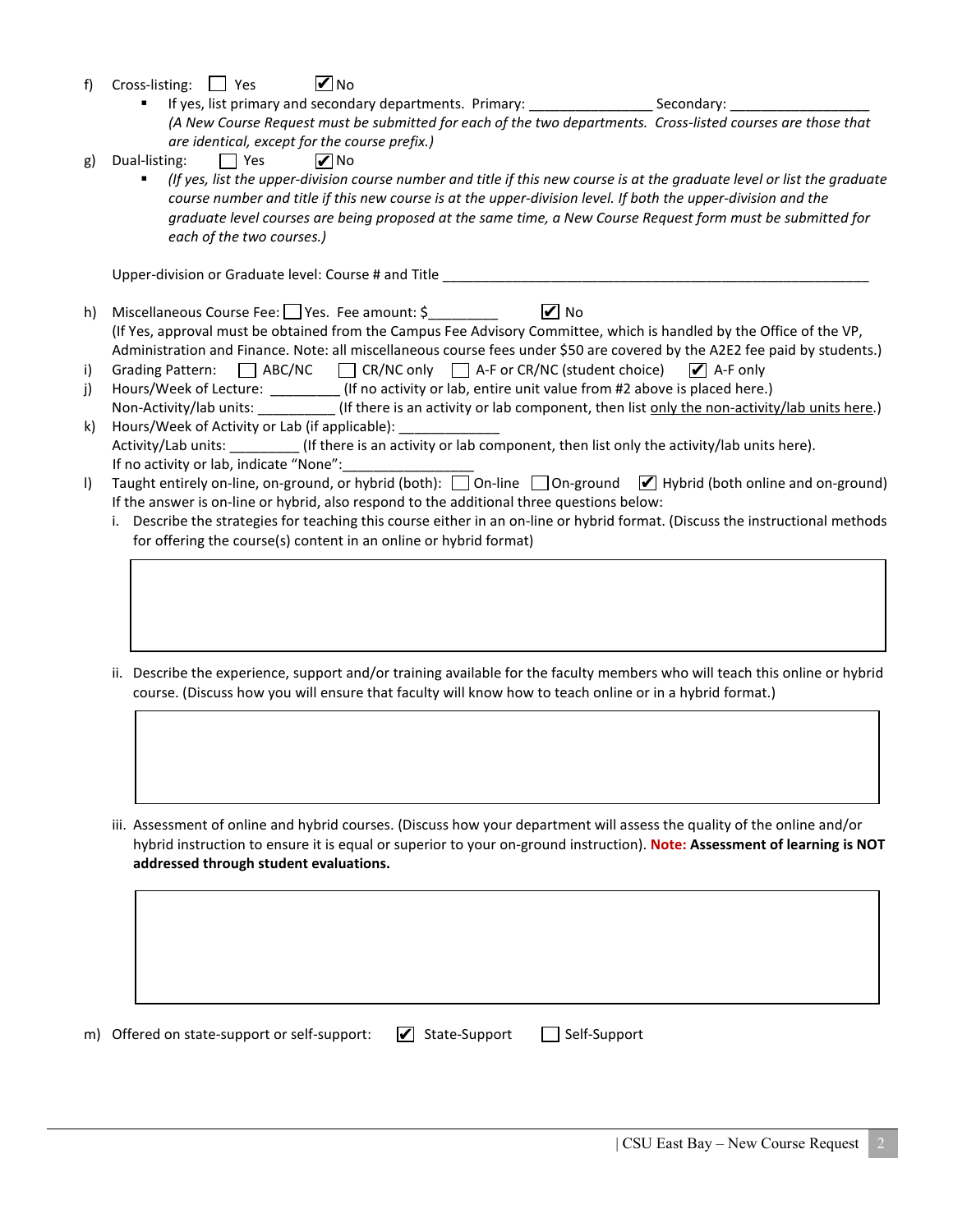## 4. **COURSE INVENTORY DATA**

*(All information needed to complete #4 can be found in Appendix B, Course Classification System and Faculty Workload Formula. Once you decide on the Instructional Format, the remaining information is based on the corresponding Course Classification Number and falls neatly into place. If the course contains an activity or lab component, in addition to a lecture, discussion, or seminar component, be sure to list both components and indicate the appropriate hours/week in "j" and "k" above.)*

|               | <b>CSU Course Classification System</b><br>and Faculty Workload Formula                                                                                                                                                                        | <b>First</b><br>Component | Second<br>Component |
|---------------|------------------------------------------------------------------------------------------------------------------------------------------------------------------------------------------------------------------------------------------------|---------------------------|---------------------|
| a.            | <b>Instructional Format</b>                                                                                                                                                                                                                    | <b>Discussion</b>         |                     |
| b.            | <b>Course Classification Number</b>                                                                                                                                                                                                            | C4                        |                     |
| $C_{\bullet}$ | Class Hours/Week [Instructor Contact Hours]                                                                                                                                                                                                    | 4                         |                     |
| d.            | Student Credit Units [Component units/Units earned]                                                                                                                                                                                            | 4                         |                     |
| e.            | Workload K-factor [based on CS#]                                                                                                                                                                                                               | 1.0                       |                     |
| f.            | Weighted Teaching Units [component units $X$ K-factor; d $X$ e =                                                                                                                                                                               | 4                         |                     |
| g.            | Normal Limit/Capacity [based on CS#. Note: Courses approved by<br>the GE Subcommittee of CIC to satisfy GE Area C4 or D4 must<br>have an enrollment capacity of 40. This maximum capacity is<br>temporary and will again be reviewed in 2012.] | 30                        |                     |

5. **GENERAL EDUCATION-BREADTH REQUIREMENT(S), U.S. HISTORY-INSTITUTIONS REQUIREMENT, UNIVERSITY WRITING SKILLS REQUIREMENT** to be satisfied.  $\Box$  Yes **⊘** No

 (If yes, list Area and Subarea, if appropriate for GE and Category for the Code. Refer to the GE Chapter in this manual for an explanation of the procedure for getting this course approved for GE or the Code Requirement. Refer to the University Writing Skills Chapter in this manual for an explanation of the procedure for getting this course approved for the UWSR.)

6. **JUSTIFICATION FOR/PURPOSE OF** the proposed new course: [Why does this course need to be added? Will this course be used in one of your existing majors, options, minors, or certificates? If so, which one and how? Will the major, option, minor, or certificate need to be revised as a result of the addition of this course?]

Dr. Austin was awarded a Community Engagement Service Learning Curriculum Development Award to create a course that links CSUEB with two local community high schools that serve immigrant students. The course strives to accomplish three goals: 1. It enhances academic learning by allowing students to apply their classroom learning and to appreciate the connections between their academic coursework and the community. 2. It contributes to civic and moral

7. List of all **Student Learning Outcomes** (SLOs) for this new course. community. 3. It contributes to professional learning by international learning students to potential careers to potential careers in the students of the students of the students of the students of the students of the stud

 $\epsilon$  SLO 2: Communication. Through the weekly class reflection and the written assignments, students will be able to effectively communicate and engage in educated, open-minded discussions of diverse sociocultural beliefs, perspectives, and norms. € SLO 3: Diversity. Through working with immigrant youth from around the world, CSUEB students will be able to embrace social diversity, critically analyze cultural representations of oppressed populations, and work toward equity and empowerment.